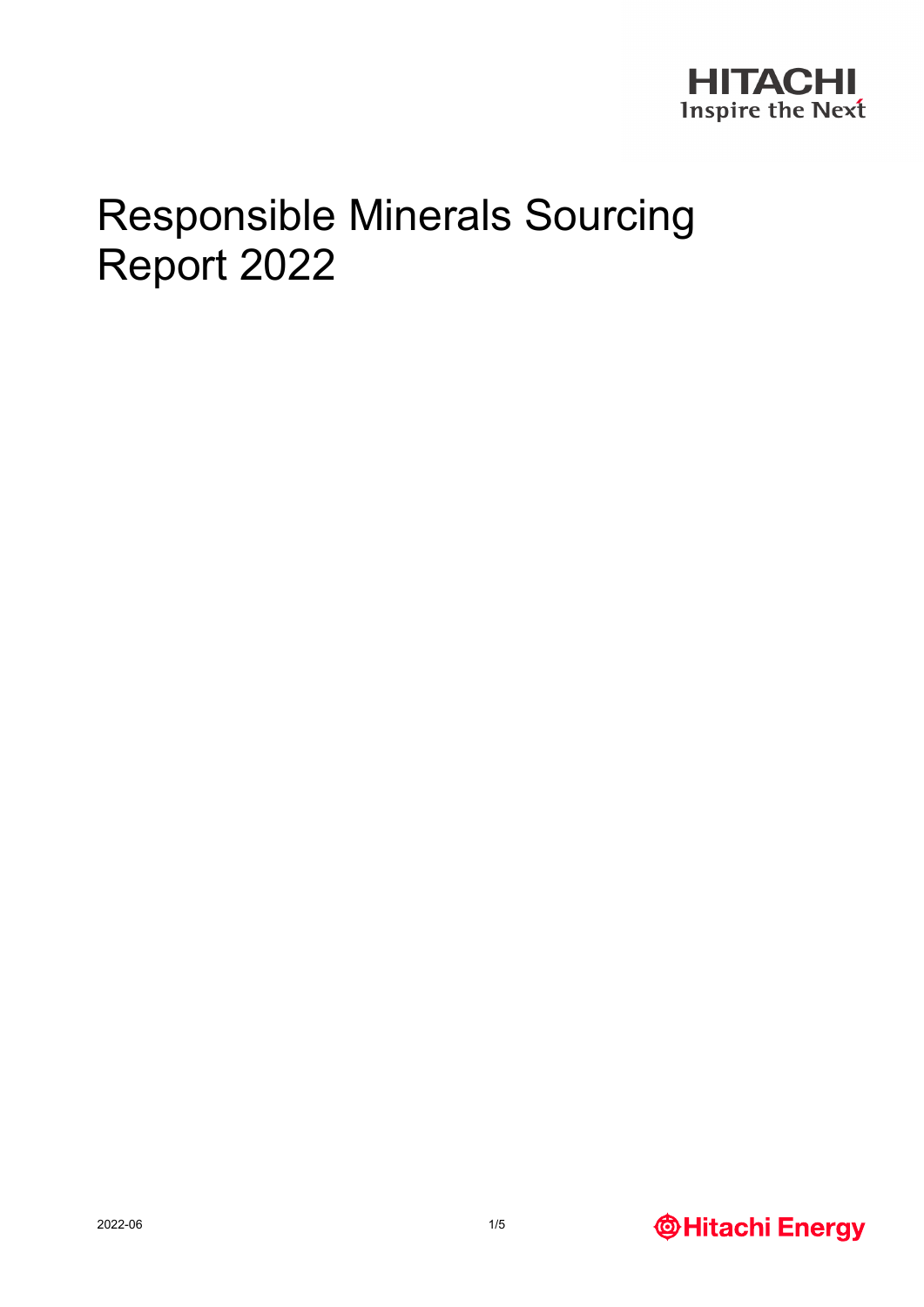Hitachi Energy is a global technology leader that is advancing a sustainable energy future for all. We serve customers in the utility, industry and infrastructure sectors with innovative solutions and services across the value chain. Together with customers and partners, we pioneer technologies and enable the digital transformation required to accelerate the energy transition towards a carbon-neutral future. We are advancing the world's energy system to become more sustainable, flexible and secure whilst balancing social, environmental and economic value.

Responsible sourcing manages social, environmental and/or economic aspects. Conflict minerals are defined as cassiterite, columbite-tantalite and wolframite, and their derivatives, which are limited to tin, tantalum and tungsten, as well as gold (3TG). The functionality of a substantial portion of our global product portfolio relies on the use of direct materials, especially electronic components, which include amounts of tin, tantalum, tungsten or gold (necessary conflict minerals). There is growing interest in responsible sourcing of minerals other than 3TG, otherwise called as Conflict Minerals. Besides the problems of 3TG mining, NGO reports in the past few years have also highlighted the serious environmental pollution and human rights violations associated with cobalt mining.

This Responsible Minerals Sourcing Report (RMSR) for the calendar year 2021 explains our due diligence efforts including the RCOI to determine whether the 3TG and Cobalt in our products originated from sources (e.g., suppliers, smelters, refiners, mines) that did not or do not directly or indirectly finance or benefit armed groups in the covered countries.

We are committed to engaging with our customers regarding their reporting and disclosure requirements related to responsible minerals. The report presented herein is not audited. The content of any website referred to in this report is included for general information only and is not incorporated by reference in this report

## **Section 1: Due diligence framework and measures undertaken**

We designed our due diligence measures to be in conformity, in all material respects, with the internationally recognized due diligence framework set forth in the Organization for Economic Cooperation and Development (OECD) Due Diligence Guidance for Responsible Supply Chains of Minerals from Conflict-Affected and High-Risk Areas: Third Edition (2016) (the OECD Framework) and related supplements and its five-step framework.

## **Step 1: Establish strong company management systems**

We undertook the following measures to establish strong company management systems per Step 1 of the OECD Framework:

#### **Our commitment**

- We continued to promote awareness of the responsible minerals program within Hitachi Energy through a number of communication channels including targeted communications to specific employee groups, adding articles and information videos on the Company's intranet and targeted internal communication from our supply chain senior management.
- We maintained a dedicated website for material compliance, including a statement on our position on conflict minerals and cobalt. Our policy with respect to the sourcing of 3TG and Cobalt is published in our website - <https://www.hitachienergy.com/about-us/supplying/material-compliance>

#### **Supplier Engagement**

- We continued to require suppliers to adhere to the "Hitachi Energy General Terms and Conditions for Purchase of Goods" which requires our suppliers to:
	- Work towards ensuring that they do not have 3TG and Cobalt sourced from conflict mines in products supplied to Hitachi Energy,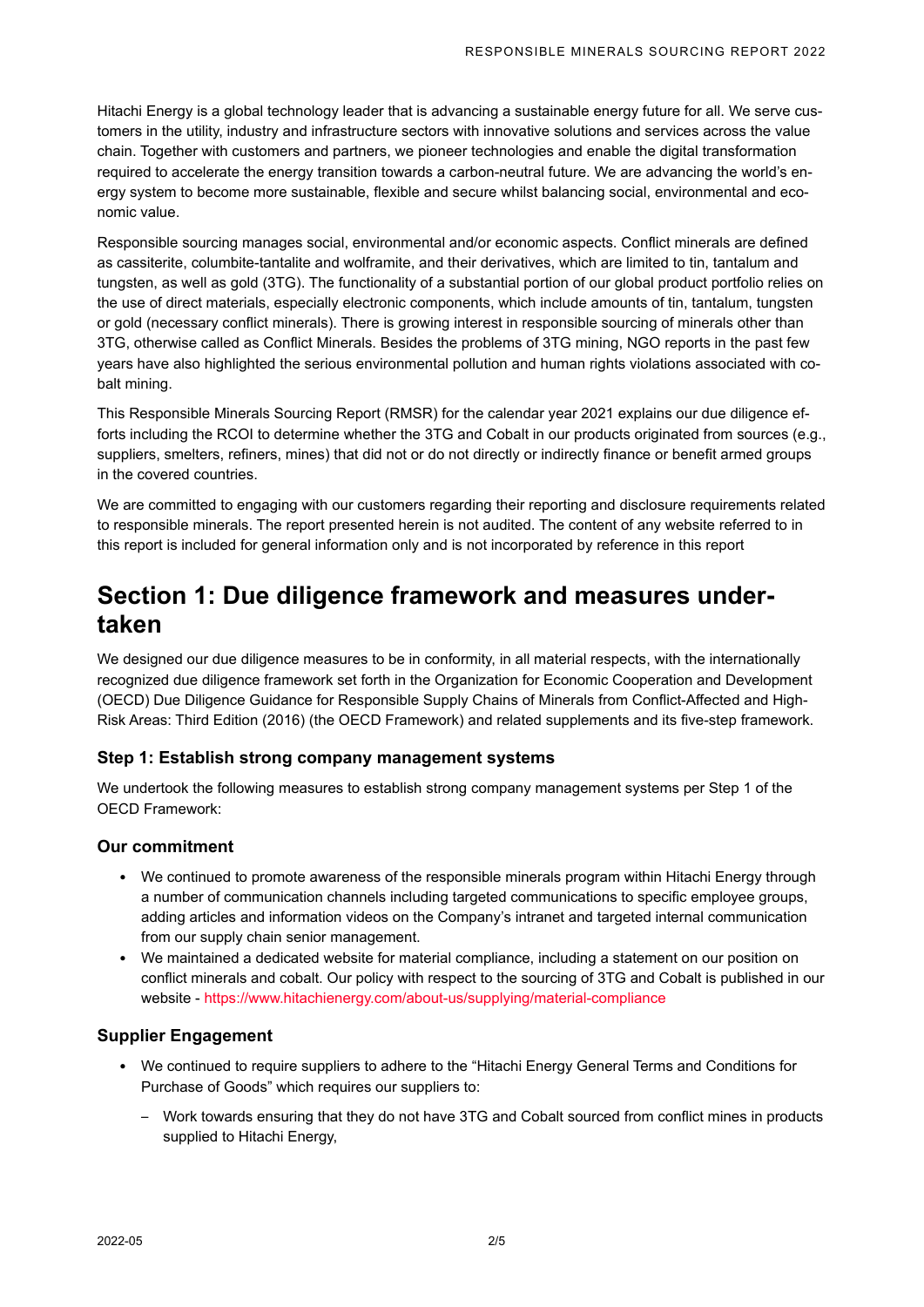- Comply with the Hitachi Energy Supplier Code of Conduct, including the sections relating to material compliance,
- Take the necessary steps to demonstrate that any 3TG and Cobalt contained in the products supplied to Hitachi Energy do not originate from mines that support or fund conflict within the covered countries, and
- Extend their search further down their supply chain, if necessary, to determine the source of specified minerals.

### **Step 2: Identify and assess risks in the supply chain**

To identify risks in the supply chain, we performed the following:

- Our purchased components were evaluated to identify components within our products that are likely to contain 3TG and Cobalt, using Hitachi Energy material description code. These identified components were then categorized into different levels of risk, depending on the likelihood of 3TG and Cobalt content, the volume of transactions with the supplier and the total value of the components purchased. Based on these evaluations, and the enhanced data available from our information systems, we then identified the relevant suppliers and prioritized which suppliers to survey, focusing on covering the highest-risk suppliers, in terms of 3TG and Cobalt content and amount of products purchased.
- In 2021, we aimed to identify the smelters and refiners in our supply chain through the survey of 785 relevant suppliers for Conflict Minerals and 175 relevant suppliers for Cobalt. Our suppliers identified 333 smelters and refiners of 3TG and 11 smelters of Cobalt that were potentially in their supply chains.
- We have a structured process to send and receive supplier surveys, follow up on non-responses, summarize survey results. Our list of smelters/refiners identified to be processing or refining 3TG and Cobalt in our products is based on the responses received from our suppliers.
- For completed surveys, responses were evaluated against a predefined list of red flags to determine what corrective action, if any, would be required for the identified risk. A corrective action plan was implemented for the identified red flags, including insufficient responses

## **Step 3: Design and implement a strategy to respond to identified risks**

#### **Report findings to designated senior management**

Throughout the progress of the supplier survey process, a management reporting dashboard is available to the senior management team on a real-time basis. This provides timely summary statistics on the supplier survey responses as well as the status of our overall risk assessment process. The dashboard also provides a summary of the number of responses currently requiring an escalation process to resolve response deficiencies or address identified red flags.

#### **Devise and adopt a risk management plan**

In 2021, we commenced communications with our suppliers who were identified to be sourcing 3TG and Cobalt from high-risk smelters/refiners with the aim of encouraging these smelters/refiners to become validated as conformant by RMI's Responsible Minerals Assurance Process(RMAP) or, if these smelters/refiners refuse to participate in the process, remove the smelter/refiner from their supply chain. For our suppliers identified to be sourcing from a high-risk smelter/refiner, we sent the supplier a letter which requested: (1) that the supplier confirm whether the identified high-risk smelter/refiner is in their supply chain and if such materials were in products supplied to Hitachi Energy, (2) that the supplier encourage these smelters to participate in RMI's RMAP and (3) that if a smelter/refiner refuses to participate in the RMAP, the supplier should develop a plan to remove the smelter/refiner from their supply chain.

#### **Step 4: Carry out independent third-party audit of smelter/refiner due diligence practices**

We are a downstream consumer of 3TG and Cobalt. Generally, we do not purchase raw minerals or ores, and are normally several tiers away from smelters/refiners within our supply chain. Therefore, we do not perform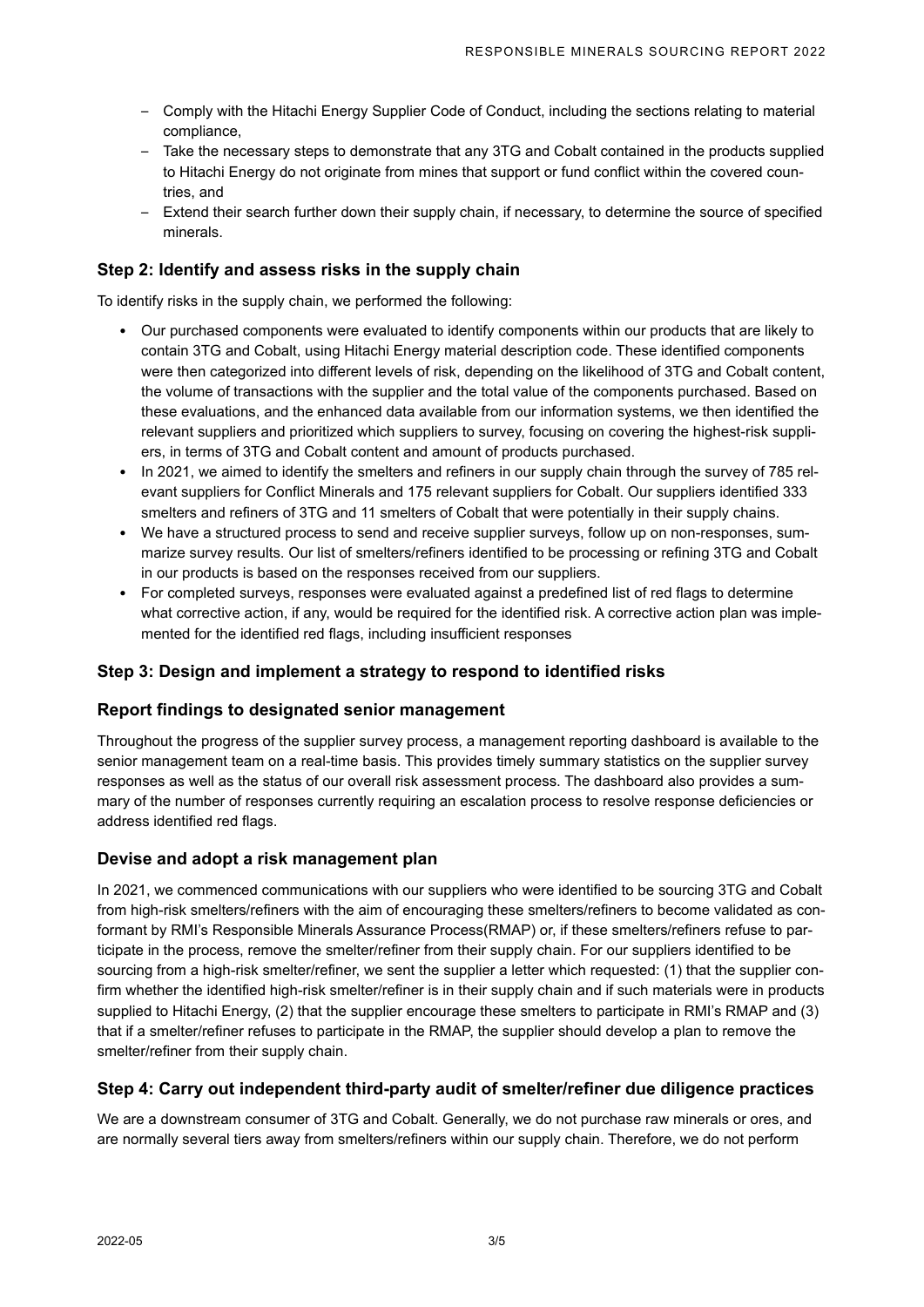direct audits of those smelters/refiners. The data on which we relied for certain statements in this RMSR was obtained through our membership in the RMI, using the Reasonable Country of Origin Inquiry report.

## **Step 5: Report annually on supply chain due diligence**

This report is available online at [Material Compliance | Hitachi Energy](https://www.hitachienergy.com/about-us/supplying/material-compliance)

# **Section 2: Results of the due diligence**

In 2021, we received and accepted completed reporting templates from 71% of our surveyed conflict minerals suppliers and 37% of our surveyed cobalt suppliers. We are in dialogue with the remaining suppliers who provided us with an incomplete or inconsistent response.

Our suppliers are generally several tiers away from the origin of smelters of their raw materials, and therefore have challenges in performing their due diligence. As a result, the information provided by our suppliers is often incomplete or is not verified, and we are therefore unable to verify with certainty the source and chain of custody of all the 3TG and Cobalt minerals in our supply chain.

In 2021, our supplier responses identified 333 smelters/refiners as being the source of 3TG and 11 smelters as being the source of Cobalt in their products. The complete lists of identified smelters/refiners are available in our CMRT and CRT which can be obtained by sending request to in-conflictminerals.pg@hitachienergy.com.

| Identified Smelters/Refiners - Conflict Minerals |                                                            |                                                               |                                       |                         |  |
|--------------------------------------------------|------------------------------------------------------------|---------------------------------------------------------------|---------------------------------------|-------------------------|--|
|                                                  | <b>RMAP Conformant</b><br>Smelters/Refiners <sup>(1)</sup> | <b>RMAP Participating</b><br>Smelters/Refiners <sup>(2)</sup> | Other Smel-<br>ters/ $Refiners^{(3)}$ | <b>Total identified</b> |  |
|                                                  | 2021                                                       | 2021                                                          | 2021                                  | 2021                    |  |
| Gold                                             | 99                                                         |                                                               | 65                                    | 171                     |  |
| Tantalum                                         | 35                                                         |                                                               |                                       | 35                      |  |
| Tin                                              | 54                                                         |                                                               | 17                                    | 78                      |  |
| Tungsten                                         | 41                                                         | 4                                                             | 4                                     | 49                      |  |
| <b>Total</b>                                     | 229                                                        | 18                                                            | 86                                    | 333                     |  |

The following tables provide the number of smelters/refiners identified in our supply chain for 3TG

(1) Audited and have been found to be conformant with the RMI's Responsible Minerals Assurance Process (RMAP conformant).

(2) In the process of being audited (RMAP Active). This category also includes smelters and refiners who are in communication but have not commenced the validation audit

(3) Have not commenced the RMAP validation audit.

The following tables provide the number of smelters/refiners identified in our supply chain for Cobalt

| Identified Smelters/Refiners - Cobalt |                                  |                                              |                        |                  |  |  |
|---------------------------------------|----------------------------------|----------------------------------------------|------------------------|------------------|--|--|
|                                       |                                  | RMAP Conformant   RMAP Participating         | Other Smel-            | Total identified |  |  |
|                                       | Smelters/Refiners <sup>(1)</sup> | $\mathsf{S}$ melters/Refiners <sup>(2)</sup> | ters/ $Refiners^{(3)}$ |                  |  |  |
|                                       | 2021                             | 2021                                         | 2021                   | 2021             |  |  |
| Cobalt                                | 11                               |                                              | $\blacksquare$         | 11               |  |  |
| Total                                 |                                  |                                              |                        | 11               |  |  |

(1) Audited and have been found to be conformant with the RMI's Responsible Minerals Assurance Process (RMAP conformant).

(2) In the process of being audited (RMAP Active). This category also includes smelters and refiners who are in communication but have not commenced the validation audit.

(3) Have not commenced the RMAP validation audit.

# **Section 3: Continuous improvement efforts to mitigate risk**

During 2022, we plan to take the following steps as part of our due diligence program: